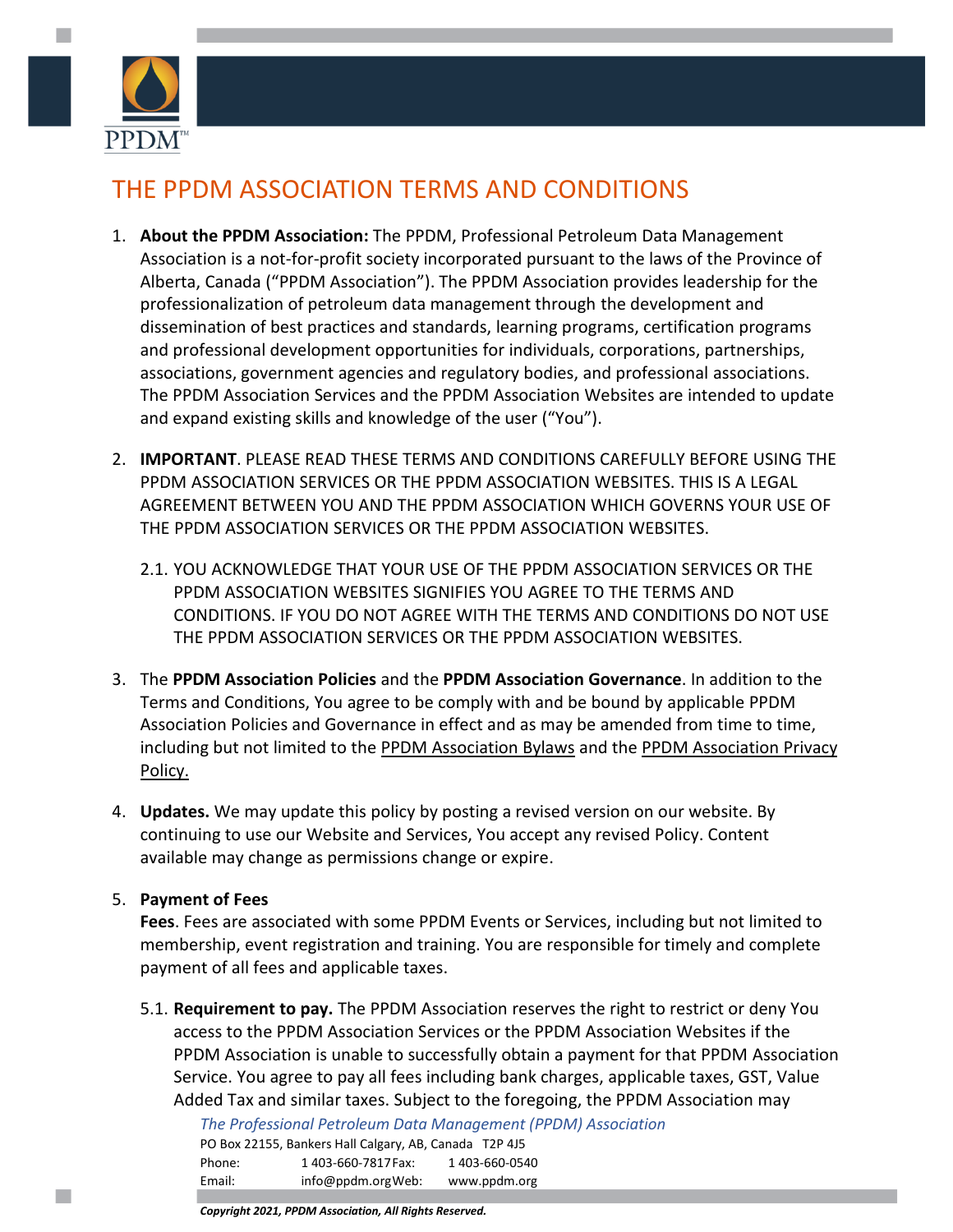

m,

accept other methods of payment. Once payment is processed, the PPDM Association will grant You access to the PPDM Association Services or the PPDM Association Websites.

- 5.2. **Currency**: PPDM Association fees are published in US Dollars unless otherwise specified.
- 5.3. **Fee discounts** may apply to individual or corporate members (and their representatives). These discounts are published on the PPDM Association webpage. Discounts may be accessed via your member login account on the PPDM Website. Please note that any discounts must be accessed at the time of registration and are not retroactive.
- 5.4. **Payment Methods**. The PPDM Association Website Shopping Cart accepts Visa, MasterCard, American Express (USD only) and Company Check (Cheque). Please contact [PPDM Association](mailto:training_accounts@ppdm.org) Accounts for further information.
	- 5.4.1. **Credit cards** payments will be processed immediately via Moneris; following each credit card transaction You will receive an email receipt. *\*For additional information about Moneris, visit: [http://www.moneris.com.](http://www.moneris.com/) To view The Moneris Privacy Policy, visit: [http://www.moneris.com/en/About-Moneris/Security-Privacy/Privacy-Policy.aspx.](http://www.moneris.com/en/About-Moneris/Security-Privacy/Privacy-Policy.aspx)*
	- 5.4.2. **Company Check (Cheque)** payment with a purchase order number can be initiated through the PPDM Association Website Shopping Cart. Once the payment has been received and processed by the PPDM Association, the purchase will be confirmed through a Purchase Receipt confirmation email. Note that your transaction is not complete until the check has been received and processed by the PPDM Association. Check payments must be completed prior to receiving the PPDM Association service for which you registered.
- 5.5. **Refunds**. All refunds or changes must be completed by the PPDM Association.
	- 5.5.1. Refunds may be offset against any monies owing to the PPDM Association. Specific details of the PPDM Association refunds process are outlined below.
	- 5.5.2. Refunds are made in accordance with refund policies for each kind of event, as specified in this policy.
	- 5.5.3. Any refund will be offset by associated administrative costs, bank charges, courier charges, taxes or other outside party fees or costs associated with the refund.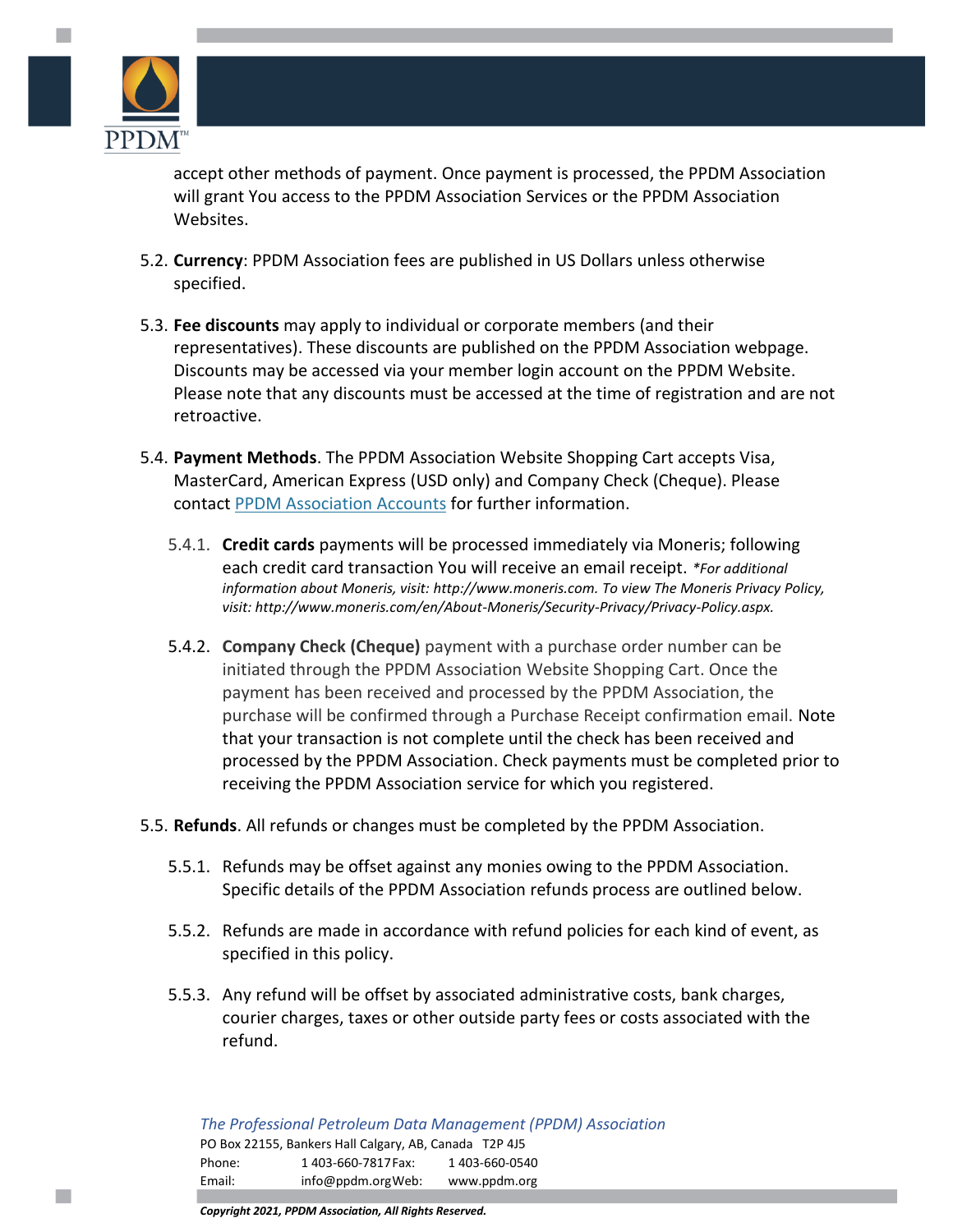

m,

- 5.5.4. If payment was made by credit card, any refund must be processed to the credit card originally used for the transaction. Other credit cards cannot be accepted.
- 5.5.5. Some refunds may be made as credits into your user account, as defined elsewhere in this policy. Such credits are available for as long as your user account is active. After 12 months, administrative fees may apply. Credits may be used to pay PPDM fees or dues and have no cash value.

#### 6. **PPDM Membership fees.**

- 6.1. Fees for memberships are not refundable once paid.
- 6.2. Fees for individual memberships may not be transferred between individuals.
- 6.3. Fees for corporate members may not be transferred between corporations unless special approval is made at the sole discretion of the PPDM Association on the basis of a merger or acquisition. Additional documentation and administrative or membership fees will be required.

## **7. PPDM ASSOCIATION Websites**

- 7.1. **Restrictions on Use**. You acknowledge the PPDM Association Websites are designed and intended for You to use individually, and You may not allow or share access with any other party. You agree to use the PPDM Association Websites only for purposes as permitted by this Policy and any applicable law.
- 7.2. **Website Access**. The PPDM Association will provide You access to the PPDM Association Website. An automatically generated registration number ("User ID") will be assigned to You.
	- 7.2.1. You create a username and password upon registration. You may update your user profile and manage your password and contact information in your profile page.
	- 7.2.2. Your access to "Members Only" sections of the PPDM Association Websites will be in effect while you are a member in good standing as defined in the PPDM Association Bylaws.
	- 7.2.3. The PPDM Association reserves the right to suspend or terminate your access and/or your user account to the PPDM Association Websites, if the PPDM Association reasonably believes that You have used or permitted the use of or access to the PPDM Association Websites: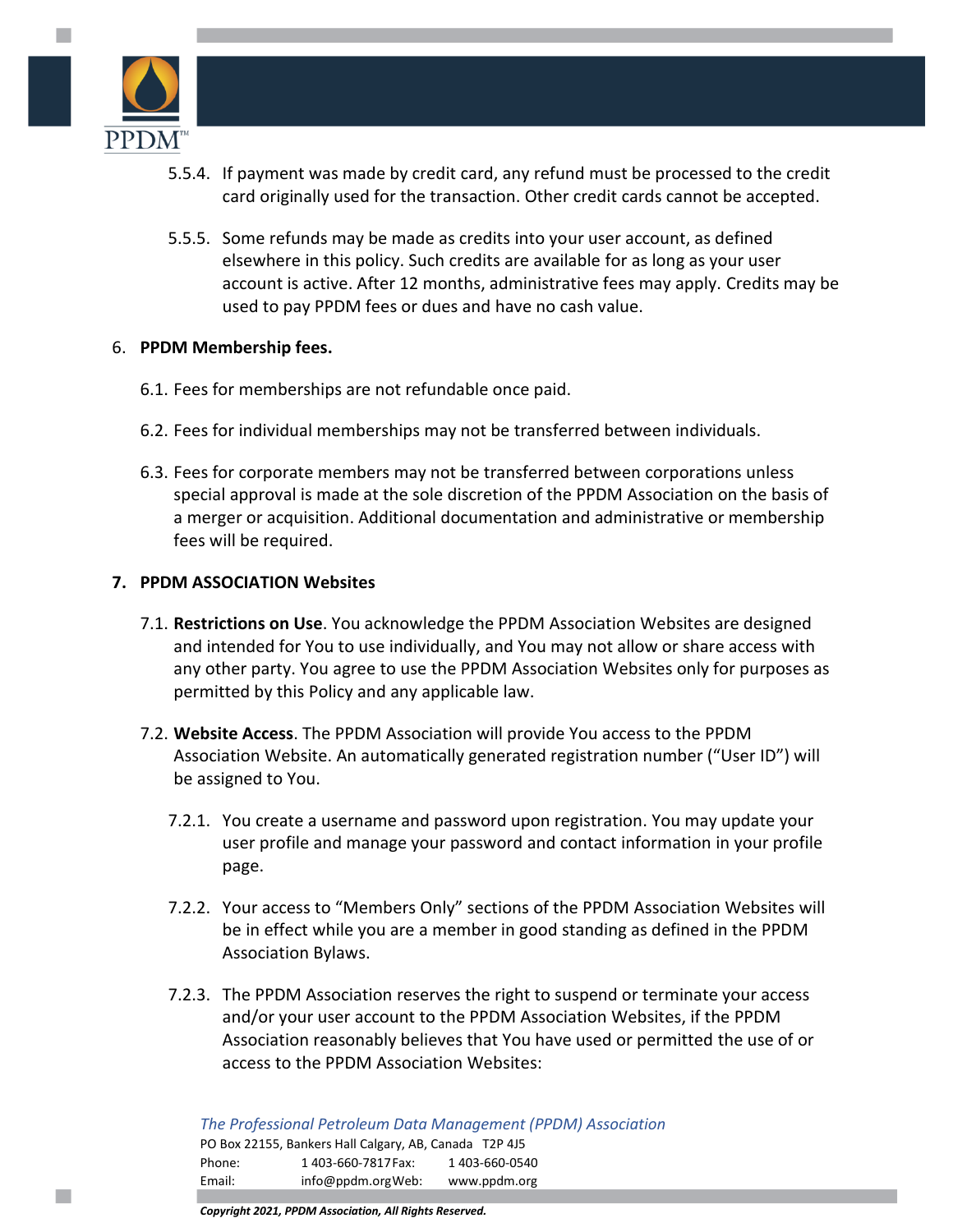

m,

- 7.2.3.1. in a manner that threatens the integrity of the PPDM Association Website, the PPDM Association or its employees, agents, or representatives, or
- 7.2.3.2. infringes or threatens to infringe the PPDM Association's intellectual property or third-party intellectual property rights, or
- 7.2.3.3. if your conduct contravenes any applicable laws or PPDM Association policies.
- 7.3. **Your Obligations**. Your User ID, username and password are required to access and use the PPDM Association Websites. To ensure your security, never divulge your User ID, username or password or account information to anyone. You are solely responsible to maintain the confidentiality and security of your User ID, username password and account information. You represent and warrant that the User ID, username and passwords are solely used by You and by no other party.
- 7.4. **Integrity of Data.** You are responsible for the accuracy, integrity and truthfulness of all data and information provided by You to the PPDM Association and on Your user profile.
- 7.5. **Lost Username or Password**. If You have forgotten your username or password, You can access the password recovery on the PPDM Association Website at the "Sign In" page and select the button "*Forgot my password* or my *username.*" A reminder will be sent to the email address that You provided upon registration. If You have forgotten or are not sure which email address is associated with your account, contact the PPDM Association directly for help.
- 7.6. **Linked Websites**. The PPDM Association Websites may contain certain content or materials, including links to other websites. The PPDM Association does not control those websites and under no circumstances is the PPDM Association responsible for the availability of those websites and the PPDM Association does not endorse those websites or the accuracy of content or materials. The PPDM Association is not responsible for the content or materials contained on the other websites or the use You make of them.
- 7.7. **PPDM Members Only Content**. The PPDM Association makes certain information available to its members. This information requires your Member ID and password for access. This information, whether as web page content or downloadable materials may not be shared outside the PPDM Association membership without explicit permission from the PPDM Association.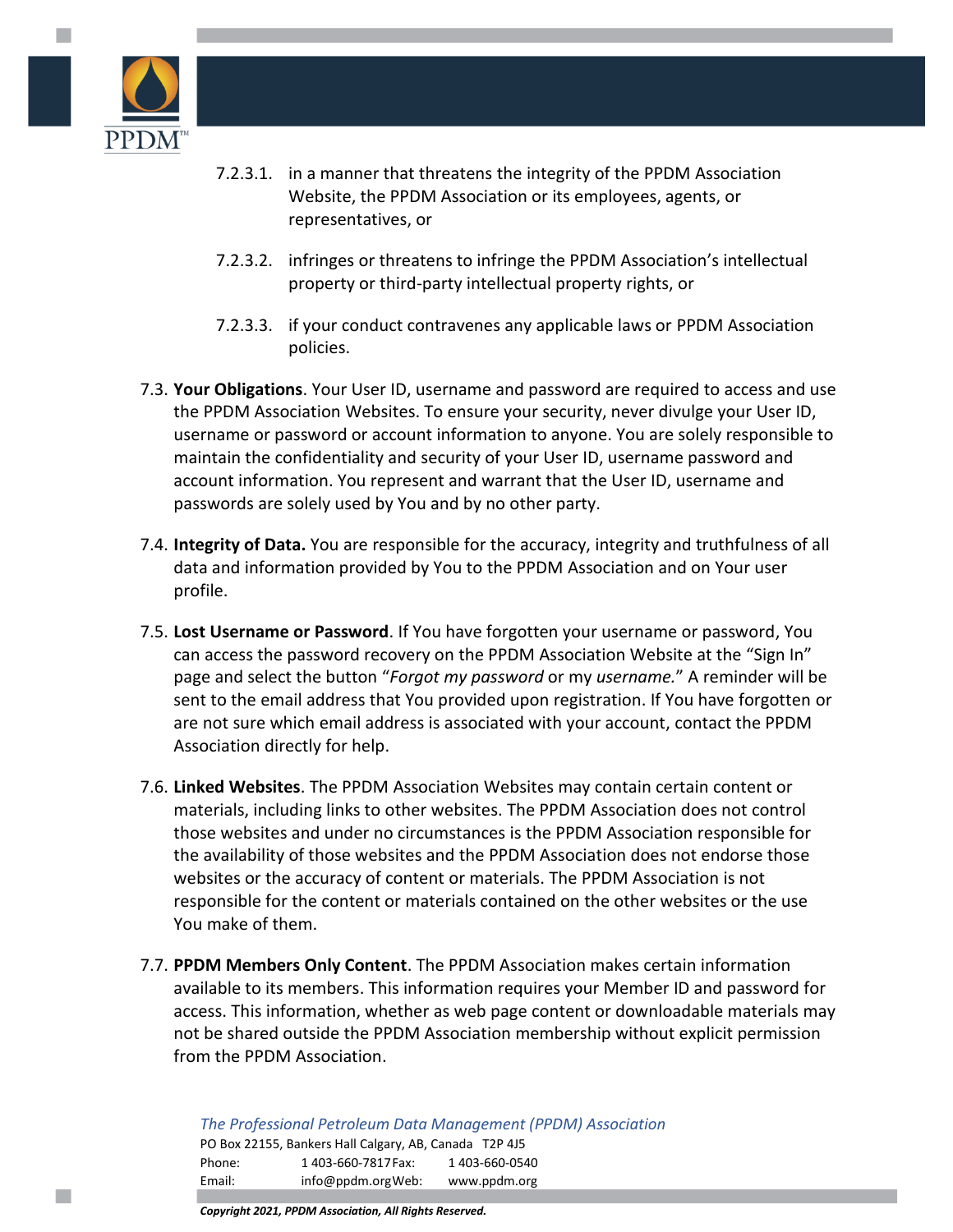

m,

7.7.1. The use of any content or materials for external reproduction, such as embedding in presentations or sharing to groups, must have the explicit permission from the PPDM Association and in some cases the owner of the original material, and must contain proper copyright attributions.

#### **8. PPDM Events**

- 8.1. **PPDM Events include in person or virtual activities such as, but not limited to,** public training, meetings, workshops, luncheons, conferences, symposia, field trips, tradeshows, or expos, whether or not fees are paid to participate in the event.
- 8.2. **Event Cancellations by the PPDM Association**. All public and private PPDM Association Events are subject to cancellation at the sole discretion of the PPDM Association.
	- 8.2.1. In the event of a cancellation by the PPDM Association, registrants will be offered a refund for fees paid in excess of \$35.00 USD less applicable bank charges. You may also choose to credit the amount to your user account.
	- 8.2.2. Registrant refunds for fees less than \$35.00 USD will be credited to your user account.

#### 8.3. **Registration cancellations by registrant or their delegate**

- 8.3.1. Cancellation and a request for refund must be provided to the PPDM Association in writing at least 14 days prior to the event.
- 8.3.2. Cancellation 14 or more calendar days in advance of the event with a registration fee equal or more than \$35.00 USD will be refunded in the amount paid less bank charges and an administrative fee (25% of the fees paid per registration).
- 8.3.3. Refunds for any event for which the registration fee is less than \$35.00 USD will be credited (less applicable taxes and a 25% administration fee) to your user account.
- 8.3.4. Refunds will not be issued for cancellations received less than 14 days in advance of the event.

#### 8.4. **Event Sponsorship & Exhibition Booths**

8.4.1. **Your sponsorship or exhibitor reservation agreement** must be returned within 14 business days of receiving the agreement to reserve the sponsorship / exhibitor spot. If your agreement is not signed and returned to the PPDM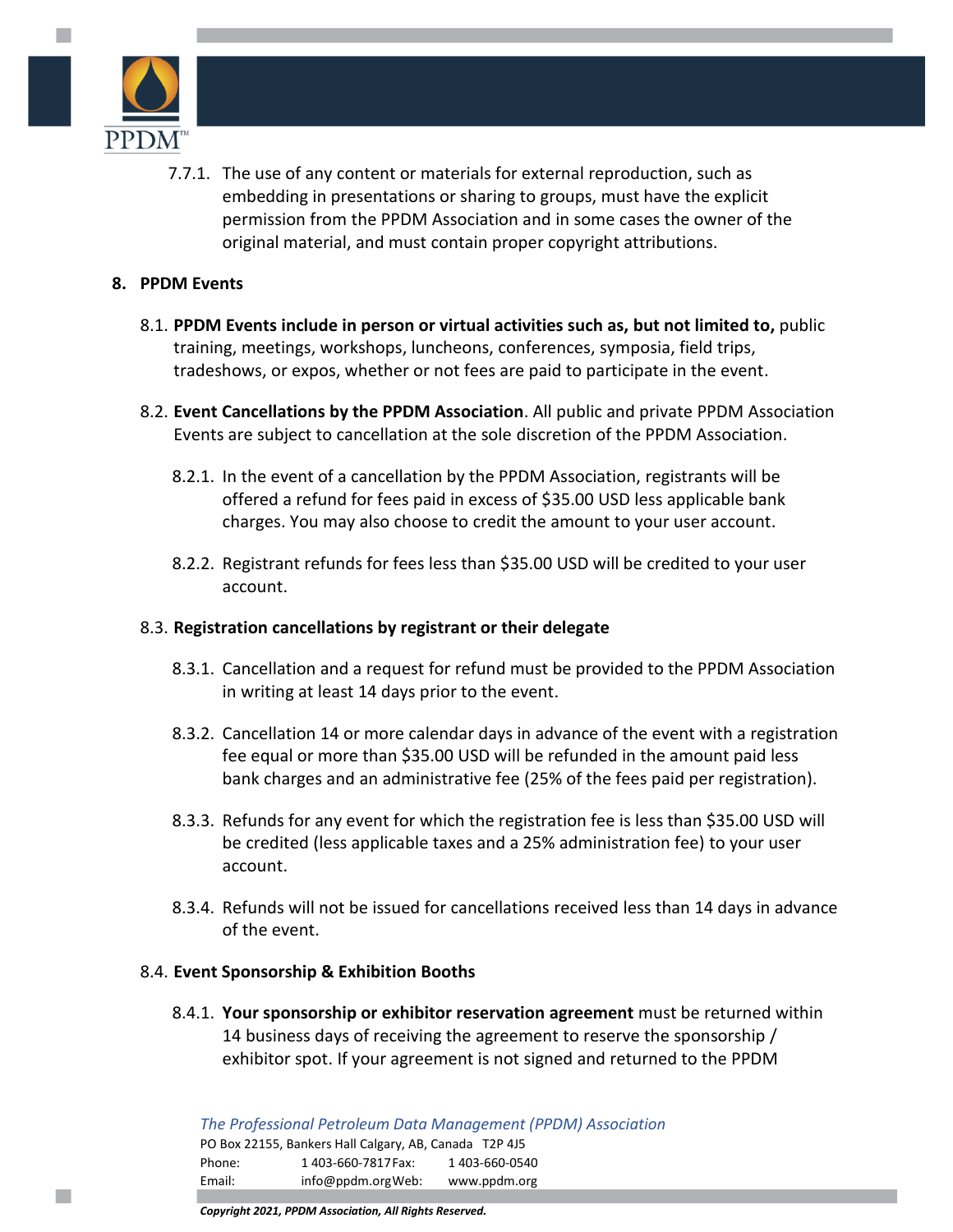

Association within this time, your reservation may be reopened to other organizations.

- 8.4.2. **Payment** for sponsorships/exhibitor slots must be received by the PPDM Association no less than 20 business days prior to the event date.
- 8.4.3. **Sponsorship or exhibitor cancellation**. If requested, and at the sole discretion of the PPDM Association, sponsorship or event funds and associated benefits may be transferred to another PPDM Association event as mutually agreeable.
	- 8.4.3.1. Cancellations more than 21 business days in advance of the event date: full refunds will be issued less bank charges and a \$150 USD Administrative Fee.
	- 8.4.3.2. Cancellations  $11 20$  business days in advance of the event date: liquidated damages in the amount of seventy five percent (75%) plus a \$150.00 USD administrative fee will be due, plus applicable taxes.
	- 8.4.3.3. Cancellations 10 or fewer business days in advance of the event date: liquidated damages in the amount of one hundred percent (100%) of the sponsorship/exhibitor will be due, plus applicable taxes.

# 9. **PPDM Training**

- 9.1. **PPDM ASSOCIATION Training.** PPDM Association Training includes but is not limited to public training, private training, and online learning.
- 9.2. **Public training**. Notice of intended PPDM Association public training will be published to the PPDM Website. Registration is available to members and non-members.

# 9.2.1. **Public Training session delay or cancellation by the PPDM Association**

- 9.2.1.1. **Minimum registration.** PPDM public training must have a minimum number of students registered; the minimum requirements will be posted on the PPDM Website. Public training events that do not meet this threshold may be cancelled or rescheduled at the sole discretion of the PPDM Association. Notice of such cancellation or rescheduling will be provided to all registrants at least 14 calendar days before the scheduled date. Registered and paid delegates will be rescheduled or refunded according to this policy.
- 9.2.1.2. **Delay or Cancellation**. In the event that a public training event must be rescheduled, even on short notice, due to extenuating circumstances, such

*The Professional Petroleum Data Management (PPDM) Association* PO Box 22155, Bankers Hall Calgary, AB, Canada T2P 4J5 Phone: 1 403-660-7817 Fax: 1 403-660-0540 Email: [info@ppdm.orgW](mailto:info@ppdm.org)eb: www.ppdm.org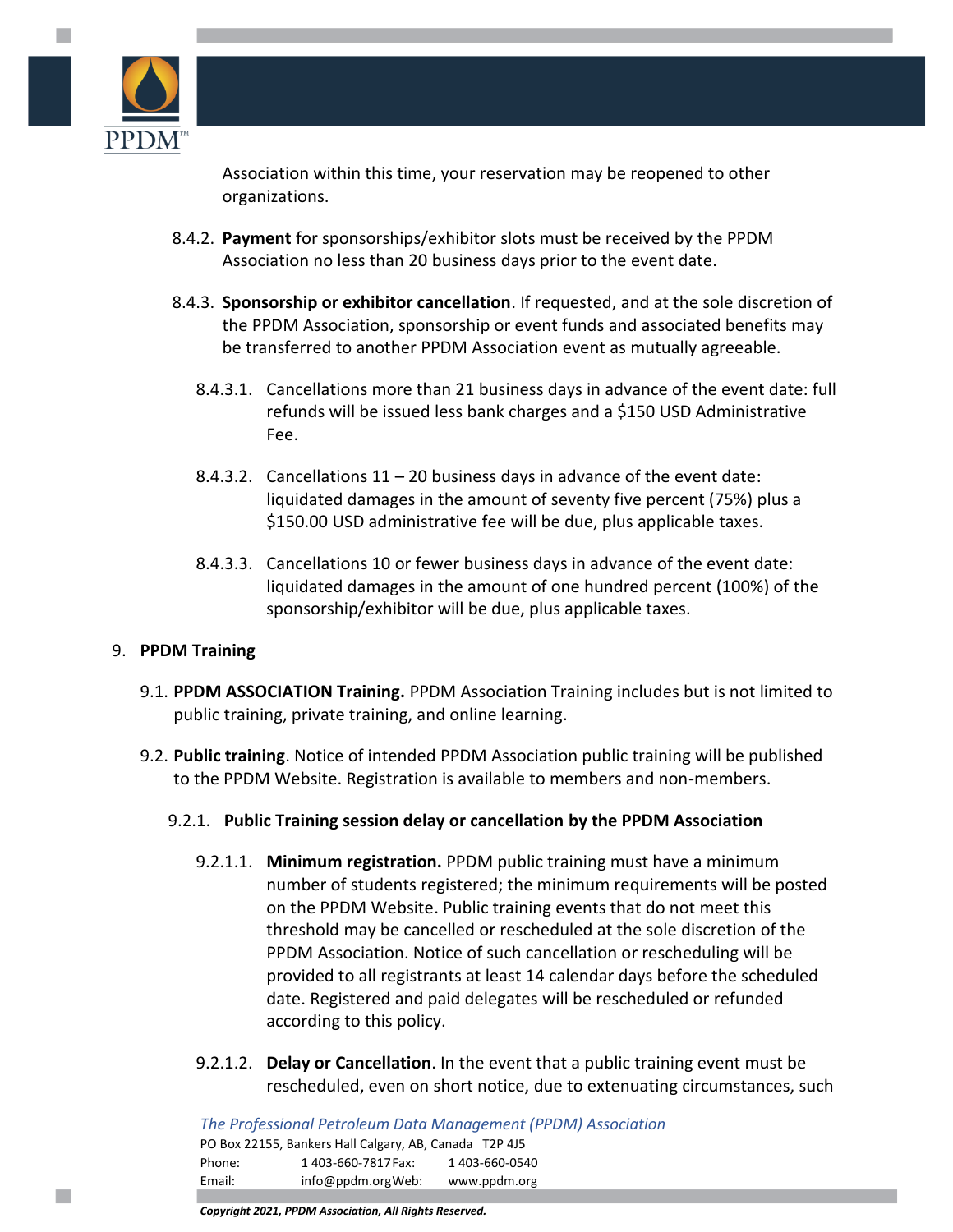

as but not limited to illness of the instructor, local emergency conditions or pandemics, the training will be rescheduled as soon as practically possible. Registered and paid delegates will be rescheduled or refunded according to this policy.

## 9.2.2. **Public Training Registration Cancellations by registrant or their delegate**

- 9.2.2.1. Cancellation and a request for refund must be provided to the PPDM Association in writing at least 15 calendar days prior to the training.
- 9.2.2.2. Cancellation 15 or more calendar days in advance of the public training with a registration fee equal or more than \$35.00 USD will be refunded in the amount paid less an administrative fee (25% of the fees plus applicable taxes or bank charges paid per registration).
- 9.2.2.3. Refunds for any public training for which the registration fee is less than \$35.00 USD will be credited (less applicable taxes and a 25% administration fee) to your user account.
- 9.2.2.4. Refunds will not be issued for cancellations received less than 15 days in advance of the public training.
- 9.3. **Private training**. The PPDM Association offers private training for PPDM Members and Non-members. Discounts are available for PPDM Voting (corporate) members in good standing**.** 
	- 9.3.1. Private training is booked when the training contract is signed, and the required fees deposit received.
	- 9.3.2. Changes may be available under certain circumstances as specified in each training contract.

# 10. **PPDM CPDATM Certification**.

- 10.1. This PPDM Association Policy does not cover the booking fees or policies of the Invigilator for your exam sitting. These fees are handled directly by the Invigilator.
- 10.2. Applications for the CPDA certifications may be made online and applicable PPDM Association fees paid immediately or as laid out in this policy. Your application will not be processed until fees have been paid in full. Once the payment has been received, you will have twelve (12) months to complete the exam. **Certification fees are non-refundable.**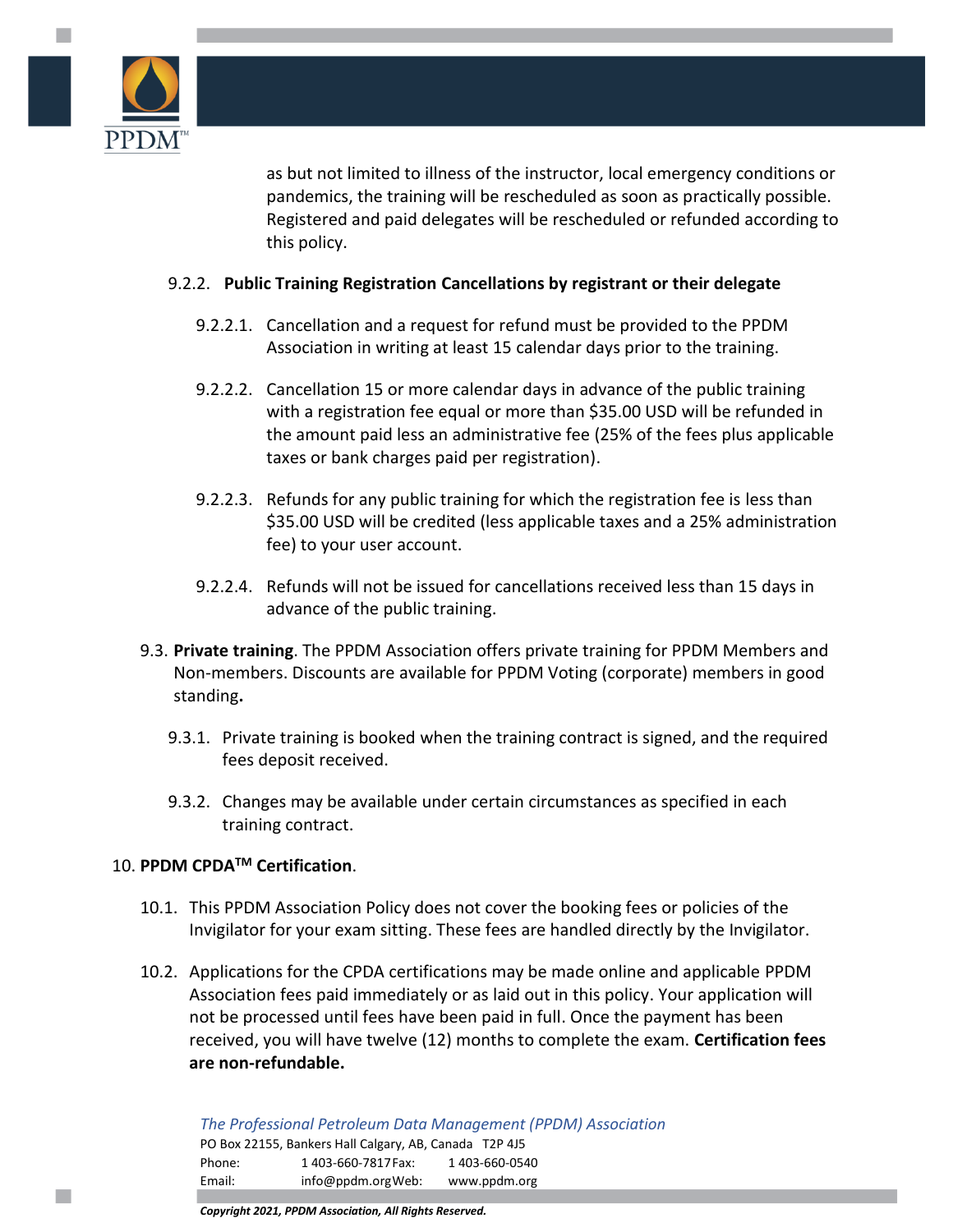

- 10.2.1.**Booking Transfer and Withdrawn applications**: if, after submitting your application and paying applicable PPDM Association Administrative Fees, you withdraw your application you may:
	- 10.2.1.1. Transfer your exam reservation to an alternate date, within a three (3) month period, without penalty or additional fees. You have twelve (12) months to complete the CPDA exam from the time fees have been remitted.
	- 10.2.1.2. If you withdraw your application, fees are non-refundable.
- 10.2.2.**Deferred exam**: you may carry administrative fees forward to a future exam date within one year of your original application. Note that in this case, Invigilation fees must be paid (directly to the Invigilator) for the subsequently scheduled exam sitting.
- 10.2.3. **Failure to qualify.** The PPDM Association Petroleum Data Management Certification Committee determines, at its sole discretion, whether an applicant is qualified to become a CPDA. Should you not meet the eligibility requirements and wish to submit further evidence to be eligible for future exams, you have one year to do so. After one year, you must pay the full Administration fee again.
- 10.2.4. **Failure to sit the exam:** The PPDM Association will not provide you with a refund of CPDA Exam fees if you scheduled the exam but did not take it at the scheduled time. Exceptions will be made, at the sole discretion of the PPDM Association, for technical problems that are the fault of the exam provider or Invigilator.
- 11. **Term and Termination.** At its sole discretion the PPDM Association may immediately terminate access to the PPDM Association Service or the PPDM Association Website if You are in breach of any of your obligations, including the non-payment of applicable fees, the PPDM Association Policies and the PPDM Association Governance. You will be granted access to the PPDM Association Service or the PPDM Association Websites for the period outlined by the PPDM Association Service and for which payment has been received and processed or as otherwise may be determined by the PPDM Association (The "Term").
- 12. **Indemnity.** You agree to indemnify the PPDM Association, its directors, officers, employees, agents, representatives and licensors, and to be liable to and hold Them harmless from any claims or demands, including travel or accommodation costs, reasonable legal fees and disbursements, related to or arising from (a) your breach of the Terms and Conditions; (b) breach of the PPDM Association Privacy Policy or other the PPDM Association policies in effect and as amended from time to time; and (c) your providing false or inaccurate information to the PPDM Association.

*The Professional Petroleum Data Management (PPDM) Association* PO Box 22155, Bankers Hall Calgary, AB, Canada T2P 4J5 Phone: 1 403-660-7817 Fax: 1 403-660-0540 Email: [info@ppdm.orgW](mailto:info@ppdm.org)eb: www.ppdm.org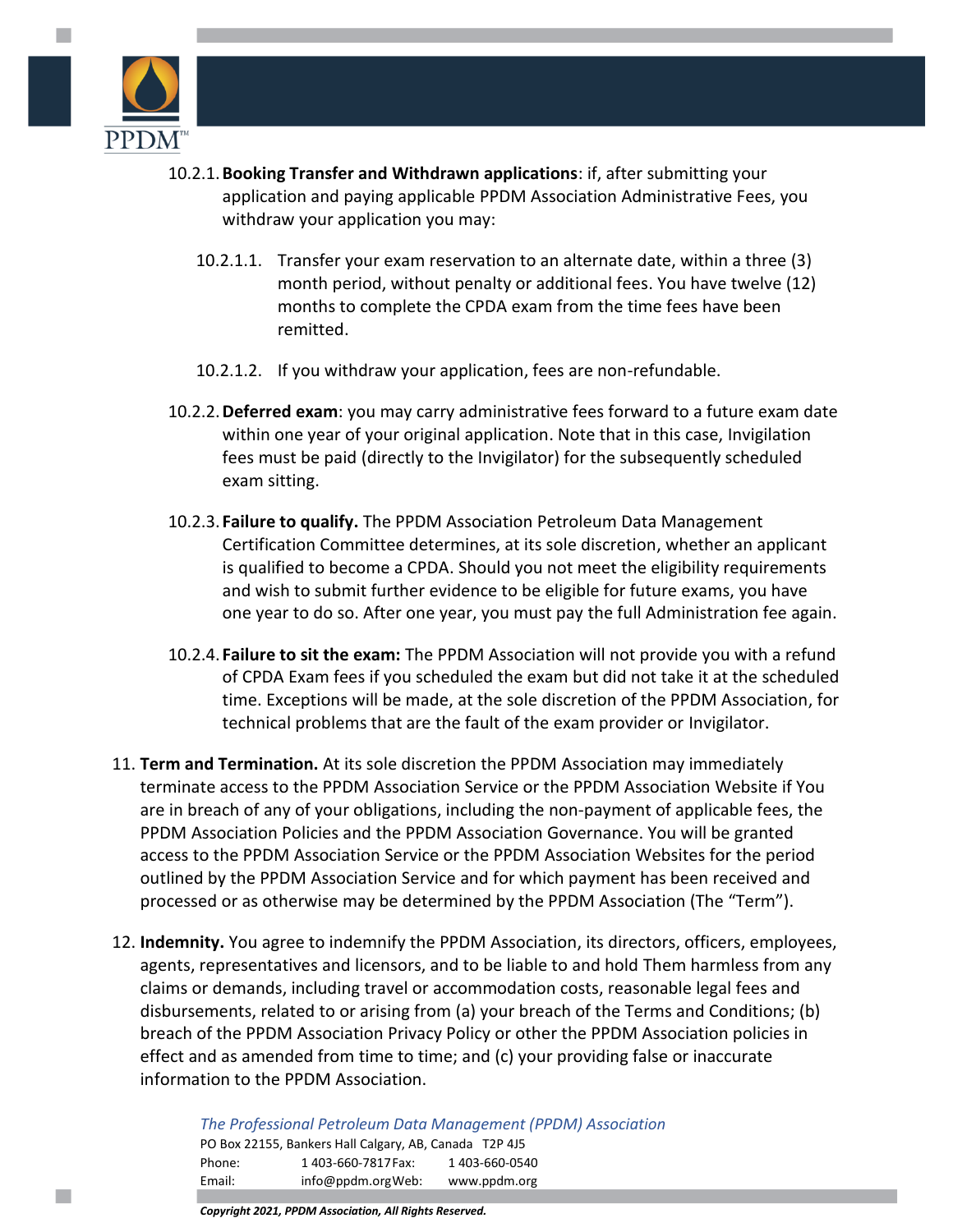

**College** 

13. **Limitation of Liability.** YOU EXPRESSLY UNDERSTAND AND AGREE THAT THE PPDM ASSOCIATION SERVICES AND THE PPDM ASSOCIATION WEBSITES ARE PROVIDED ON AN "AS IS" AND "AS AVAILABLE" BASIS. THE PPDM ASSOCIATION DOES NOT GUARANTEE, REPRESENT OR WARRANT THAT YOUR USE OF THE PPDM ASSOCIATION SERVICES AND THE PPDM ASSOCIATION WEBSITES WILL BE UNINTERRUPTED OR ERROR-FREE. THE PPDM ASSOCIATION, ITS OFFICERS, DIRECTORS, EMPLOYEES, AGENTS, REPRESENTATIVES, AND LICENSORS DO NOT MAKE OR GIVE ANY REPRESENTATION, WARRANTY OR CONDITION OF ANY KIND, WHETHER EXPRESS OR IMPLIED, STATUTORY OR OTHERWISE, INCLUDING WITHOUT LIMITATION WARRANTIES AS TO COMPLETENESS, ACCURACY, SECURITY, MERCHANTABILITY, QUALITY, TITLE, NON-INFRINGEMENT OR FITNESS FOR A PARTICULAR PURPOSE OF THE PPDM ASSOCIATION SERVICES, THE PPDM ASSOCIATION WEBSITES AND ALL THE PPDM ASSOCIATION MATERIALS AND CONTENT RELATED THERETO. THE PPDM ASSOCIATION SHALL NOT BE LIABLE FOR DEFECTS IN TRANSMISSION, CONNECTIVITY, INTERNET, INTERNET SERVICE PROVIDER, VIRUS, INTERRUPTIONS, DISRUPTIONS OR DELAYS.

IN NO EVENT SHALL THE PPDM ASSOCIATION BE LIABLE FOR INDIRECT, CONSEQUENTIAL, SPECIAL, INCIDENTAL, ACTUAL, PUNITIVE DAMAGES, ARISING OUT OF THE TERMS AND CONDITIONS OR ACTS OR OMISSIONS IN FULFILLING ITS OBLIGATIONS HEREUNDER.

- 14. **Changes**. The contents of the PPDM Association Services and the PPDM Association Websites, including but not limited to the terms and conditions herein, any agreements and policies, may be amended or substituted without notice to You and it is Your responsibility to check for any amendments or substitutions.
- 15. **Applicable Law.** The Terms and Conditions and each of the documents contemplated by or delivered under or in connection with this policy are governed exclusively by, and are to be enforced, construed, and interpreted exclusively in accordance with, the laws of Alberta and the laws of Canada applicable in Alberta which will be deemed to be the proper law of the policy. The parties irrevocably and unconditionally attorn to the exclusive jurisdiction of the courts of the Province of Alberta, Canada, and all courts competent to hear appeals therefrom.
- 16. **Governing Language.** The PPDM Association Services and the content on the PPDM Association Websites are only in the English language. The Terms and Conditions shall use the English language. Any translation of the Terms and Conditions is done for local requirements and in the event of a dispute between the English and any non-English versions, the English version of the Terms and Conditions shall govern.
- 17. **Force Majeure:** Each Party shall be excused for its failure to promptly perform any part of this Policy, if such failure is due to force majeure including, but not limited to, wars, fires, floods, or other natural disasters, strikes, pandemic declared by the World Health

*The Professional Petroleum Data Management (PPDM) Association* PO Box 22155, Bankers Hall Calgary, AB, Canada T2P 4J5 Phone: 1 403-660-7817 Fax: 1 403-660-0540 Email: [info@ppdm.orgW](mailto:info@ppdm.org)eb: www.ppdm.org